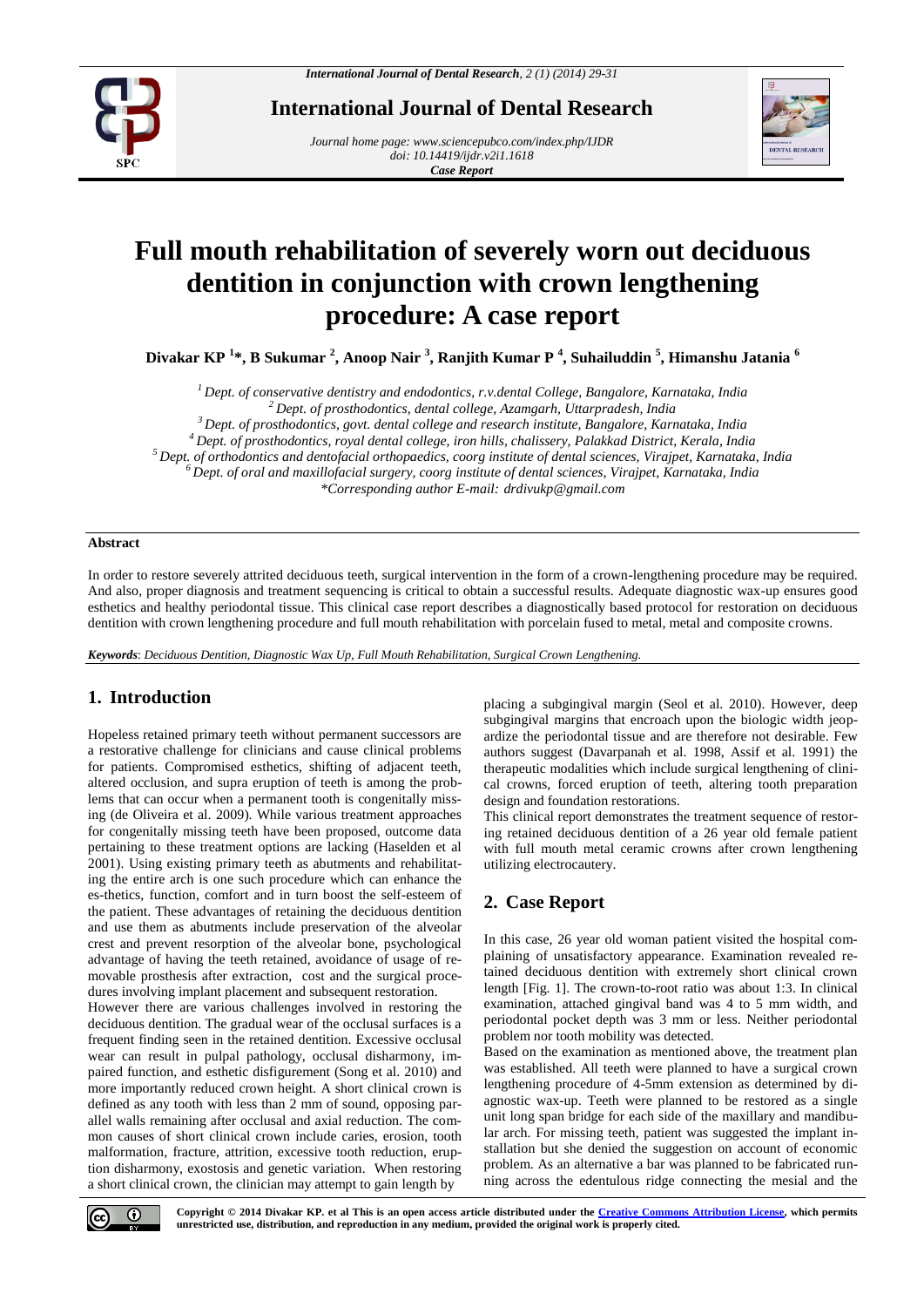distal abutments and composite could then be used to build up the tooth on the bar and the pontics kept nonfunctional to minimize any extra load on the deciduous abutment teeth.

Crown lengthening of 4-5mm was achieved using electrocautery and frenectomy was performed on upper labial frenum because of its very low attachment [Fig. 2].



**Fig. 1:** Pre-op View



**Fig. 2:** Crown lengthening and frenectomy performed

After healing was complete, impressions were made and the casts were mounted on a semi-adjustable articulator using a face-bow record and an interocclusal record that was made with the aid of a Lucia jig and poly vinyl siloxane occlusal registration material. As there was clinical evaluation of reduced VDO, full mouth rehabilitation with increasing VDO was planned. The new VDO was set by 5 mm increase in the incisal guidance pin of the articulator. The splint was designed to offer bilateral contacts of all posterior teeth in centric relation and guides of the anterior teeth in excursive movement. The adaptation of patient to the increased VDO was evaluated during 1-month trial period. No muscle tenderness and temporomandibular discomfort was found. The method of increasing VDO with the splint was used to determine desirable VDO of the fixed interim prostheses. After taking CR record using Lucia jig and wax-rim, diagnostic wax-up was performed. Autopolymerizing acrylic resin provisional crowns were fabricated using a vacuum formed matrix that was produced from the diagnostic wax-up. The provisional fixed restorations were cemented with temporary cement, and the patient's adaptation was monitored.

For three months, interim restorations were adjusted, and used as a guide for the definitive oral rehabilitation. During this period, the patient's condition and functions, such as muscle tenderness, discomfort of TMJ, mastication, range of the mandibular movements, swallowing, and speech, were evaluated. Improvement in mastication, speech, and facial esthetics confirmed the patient's tolerance to the new mandibular position with the restored VDO. The anterior guidance and posterior disclusion on excursive movement were established. Adjusted occlusion was transferred to customized anterior guide table, which was made with acrylic resin. Final preparation was performed, and definitive impressions were made

with poly vinyl siloxane impression material. Bite registration were made using occlusal registration material. Wax patterns were made [Fig. 3], casted and porcelain fused to metal restorations were given for anteriors while premolars were given porcelain facing and full metal crowns for deciduous molars.



**Fig. 3:** Wax patterns sprued

Metal bar was fabricated connecting the deciduous left lateral incisor to the deciduous first molar and composite crowns were built on them for esthetics [Fig. 4].



**Fig. 4:** Castings with the metal bar

Restorations were made using customized anterior guide table and cemented with glass ionomer cement [Fig. 5].



**Fig. 5:** Restorations cemented in place

The prostheses were designed using mutually protected occlusion. The anterior teeth protected the posterior teeth from excursive force and wear, and posterior teeth supported the bite force. Oral hygiene instruction and regular check-up were administered. At 3